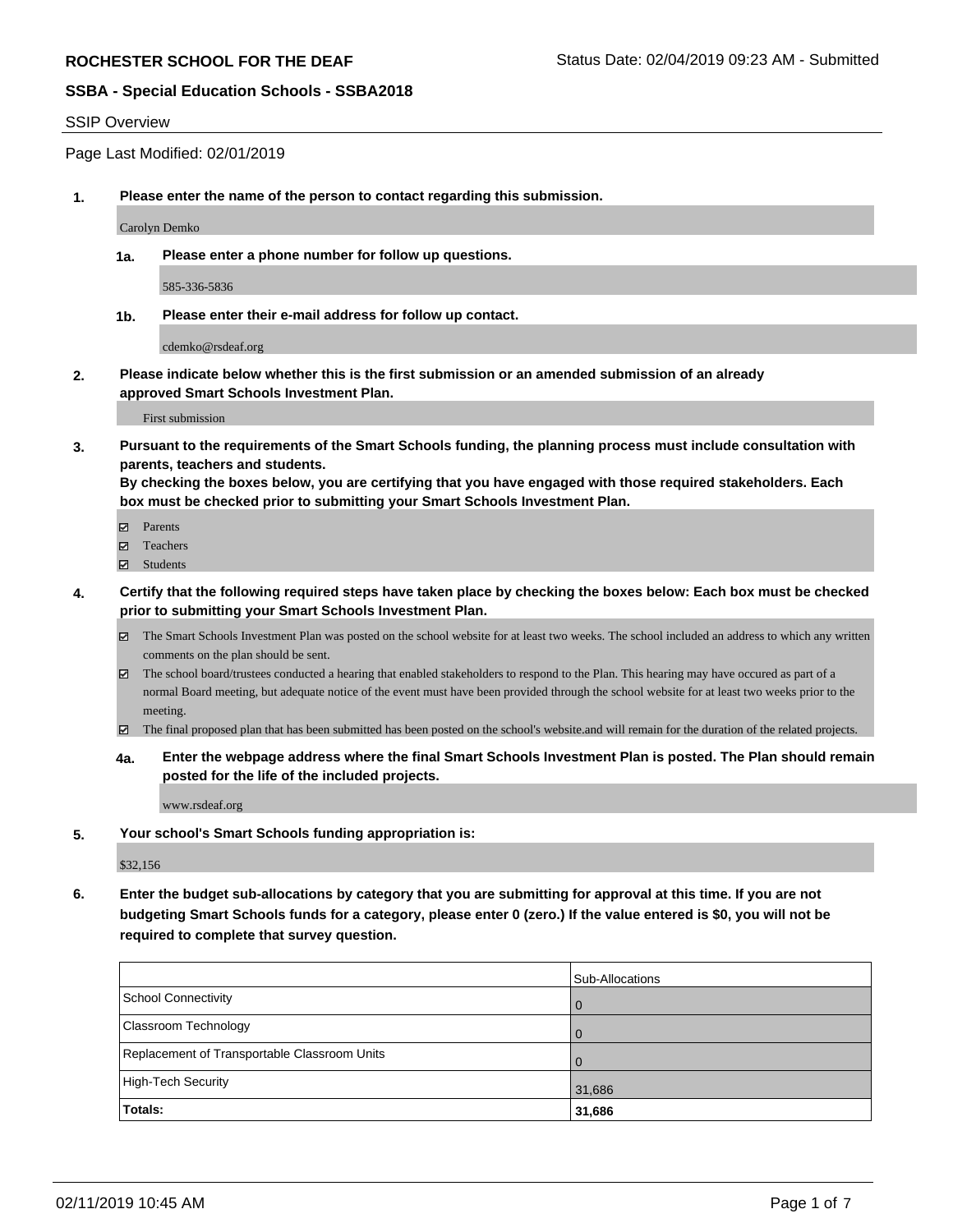#### School Connectivity

Page Last Modified: 10/02/2018

**1. Describe how you intend to use Smart Schools funds for high-speed broadband and/or wireless connectivity projects in school buildings.**

(No Response)

**2. Describe how the school plans to use digital connectivity and technology to improve teaching and learning.**

(No Response)

**3. Does your School Connectivity project require new construction or substantially altered space and result in capitalized cost in excess of \$100,000?**

(No Response)

**4. If you are submitting an allocation for School Connectivity complete this table.**

**Note that the calculated Total at the bottom of the table must equal the Total allocation for this category that you entered in the SSIP Overview overall budget.** 

|                                            | Sub-Allocation |
|--------------------------------------------|----------------|
| Network/Access Costs                       | (No Response)  |
| <b>Outside Plant Costs</b>                 | (No Response)  |
| School Internal Connections and Components | (No Response)  |
| <b>Professional Services</b>               | (No Response)  |
| Testing                                    | (No Response)  |
| <b>Other Upfront Costs</b>                 | (No Response)  |
| <b>Other Costs</b>                         | (No Response)  |
| Totals:                                    | 0              |

**5. Please detail the type, quantity, per unit cost and total cost of the eligible items under each sub-category. This is especially important for any expenditures listed under the "Other" category. All expenditures must be eligible for tax-exempt financing to be reimbursed with Smart Schools funds. Sufficient detail must be provided so that we can verify this is the case. If you have any questions, please contact us directly through smartschools@nysed.gov. Add rows under each sub-category for additional items, as needed.**

| Select the allowable expenditure | Item to be purchased | Quantity      | Cost per Item | <b>Total Cost</b> |
|----------------------------------|----------------------|---------------|---------------|-------------------|
| type.                            |                      |               |               |                   |
| Repeat to add another item under |                      |               |               |                   |
| each type.                       |                      |               |               |                   |
| (No Response)                    | (No Response)        | (No Response) | (No Response) | (No Response)     |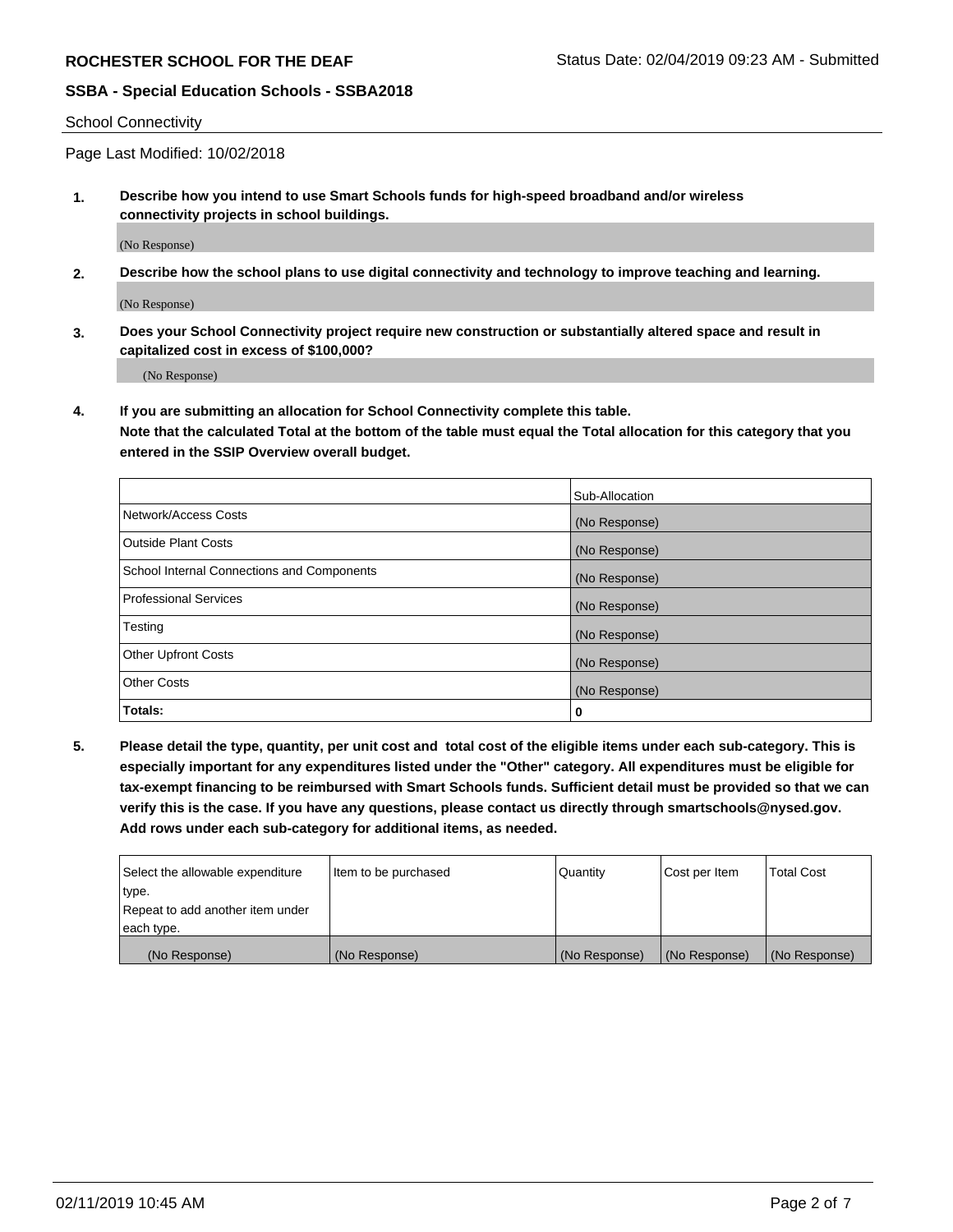Classroom Learning Technology Equipment (Devices)

Page Last Modified: 10/02/2018

**1. Describe the devices you intend to purchase and their compatibility with existing or planned platforms or systems.**

(No Response)

**2. Describe how the proposed technology purchases will improve teaching and learning inside or outside of the classroom.**

(No Response)

**3. To ensure the sustainability of technology purchases made with Smart Schools funds, schools must have a plan to maintain and support technology purchases reimbursed with Smart Schools funds. This sustainability plan should support recurring costs of use that are ineligible for Smart Schools funding such as device maintenance, technical support, Internet and wireless fees, maintenance of hotspots, staff professional development, building maintenance and the replacement of incidental items.**

By checking this box, you certify that the school has a sustainability plan as described above.

**4. Schools must ensure that devices purchased with Smart Schools funds will be distributed, prepared for use, maintained and supported appropriately. Schools must maintain detailed device inventories in accordance with generally accepted accounting principles.**

By checking this box, you certify that the school has a distribution and inventory management plan and system in place.

- **5. Schools must contact the SUNY/CUNY teacher preparation program that supplies the largest number of its new teachers to request advice on innovative uses and best practices at the intersection of pedagogy and educational technology.**
	- $\Box$  By checking this box, you certify that you have contacted the SUNY/CUNY teacher preparation program that supplies the largest number of your new teachers to request advice on these issues.
	- **5a. Please enter the name of the SUNY or CUNY Institution that you contacted.**

(No Response)

**5b. Enter the primary Institution phone number.**

(No Response)

**5c. Enter the name of the contact person with whom you consulted and/or will be collaborating with on innovative uses of technology and best practices.**

(No Response)

**6. If you are submitting an allocation for Classroom Educational Technology, complete this table.**

**Note that the calculated Total at the bottom of the table must equal the Total allocation for this category that you entered in the SSIP Overview overall budget.**

|                         | Sub-Allocation |
|-------------------------|----------------|
| Interactive Whiteboards | (No Response)  |
| Computer Servers        | (No Response)  |
| Desktop Computers       | (No Response)  |
| Laptop Computers        | (No Response)  |
| <b>Tablet Computers</b> | (No Response)  |
| <b>Other Costs</b>      | (No Response)  |
| Totals:                 | 0              |

**7. Please detail the type, quantity, per unit cost and total cost of the eligible items under each sub-category. This is**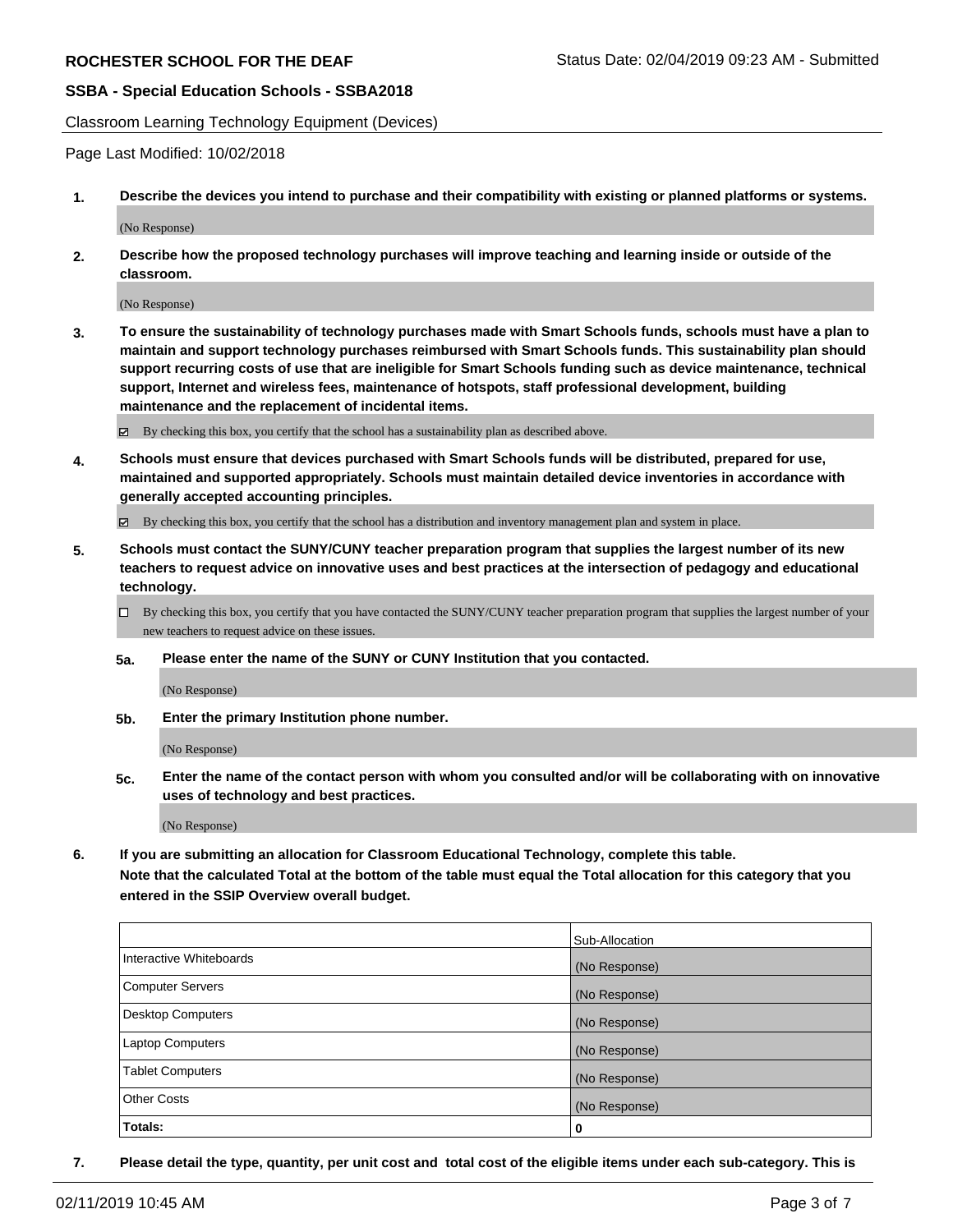Classroom Learning Technology Equipment (Devices)

Page Last Modified: 10/02/2018

**especially important for any expenditures listed under the "Other" category. All expenditures must be capital bond eligible to be reimbursed with Smart Schools funds. If you have any questions, please contact us directly through smartschools@nysed.gov.**

#### **Add rows under each sub-category for additional items, as needed.**

| Select the allowable expenditure | Item to be purchased | Quantity      | Cost per Item | <b>Total Cost</b> |
|----------------------------------|----------------------|---------------|---------------|-------------------|
| type.                            |                      |               |               |                   |
| Repeat to add another item under |                      |               |               |                   |
| each type.                       |                      |               |               |                   |
| (No Response)                    | (No Response)        | (No Response) | (No Response) | (No Response)     |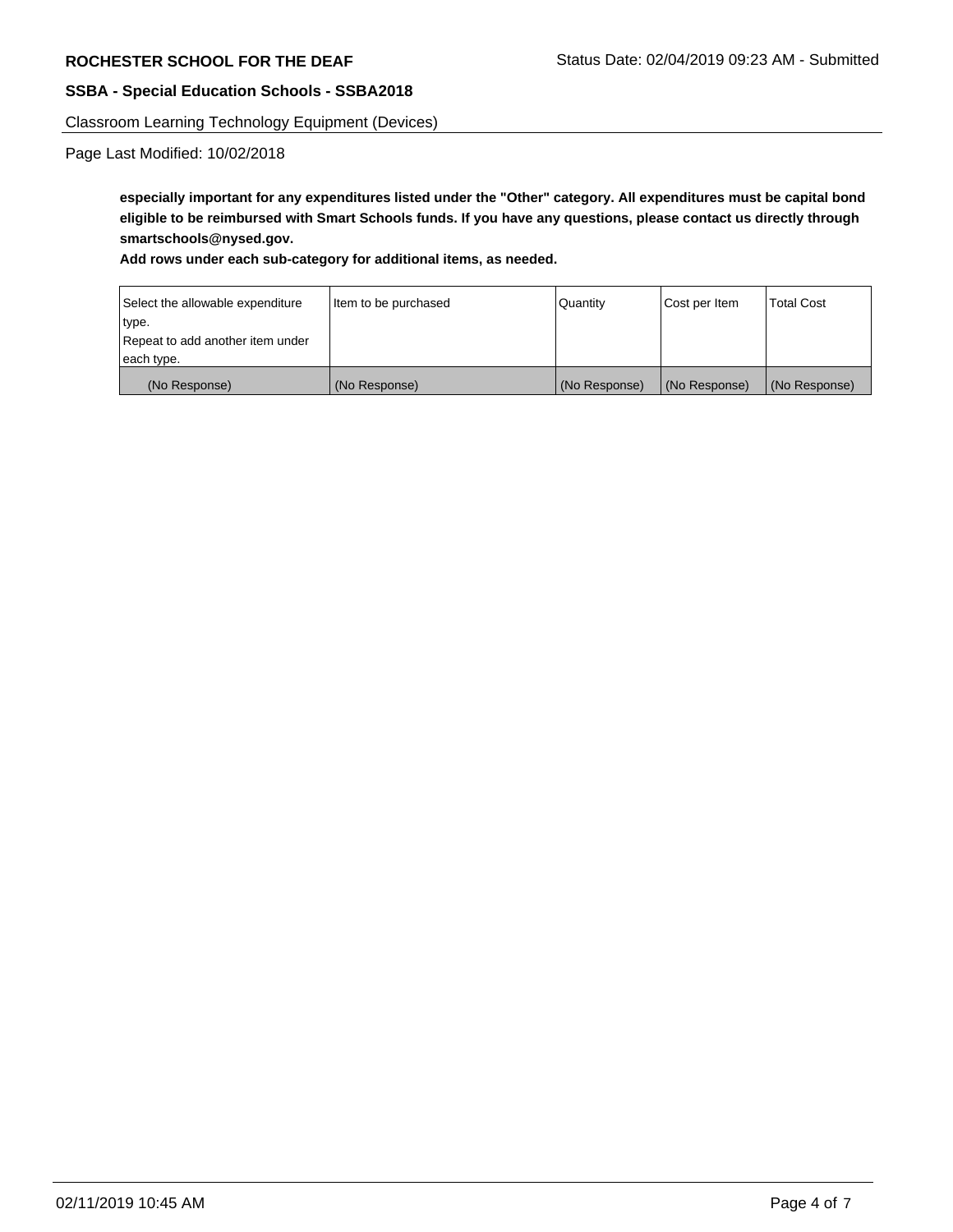Replace/Modernize Transportable Classrooms

Page Last Modified: 10/02/2018

**1. Describe the school's plan to construct, enhance or modernize education facilities to provide high-quality instructional space by replacing transportable classrooms.**

(No Response)

**2. Does your Classroom Trailer project require new construction or substantially altered space and result in capitalized cost in excess of \$100,000?**

(No Response)

**3. If you have made an allocation for Replace Transportable Classrooms, complete this table. Note that the calculated Total at the bottom of the table must equal the Total allocation for this category that you entered in the SSIP Overview overall budget.**

|                                                | Sub-Allocation |
|------------------------------------------------|----------------|
| Construct New Instructional Space              | (No Response)  |
| Enhance/Modernize Existing Instructional Space | (No Response)  |
| Other Costs                                    | (No Response)  |
| Totals:                                        | 0              |

**4. Please detail the type, quantity, per unit cost and total cost of the eligible items under each sub-category. This is especially important for any expenditures listed under the "Other" category. All expenditures must be capital bond eligible to be reimbursed with Smart Schools funds. If you have any questions, please contact us directly through smartschools@nysed.gov.**

**Add rows under each sub-category for additional items, as needed.**

| Select the allowable expenditure | Item to be purchased | Quantity      | Cost per Item | <b>Total Cost</b> |
|----------------------------------|----------------------|---------------|---------------|-------------------|
| type.                            |                      |               |               |                   |
| Repeat to add another item under |                      |               |               |                   |
| each type.                       |                      |               |               |                   |
| (No Response)                    | (No Response)        | (No Response) | (No Response) | (No Response)     |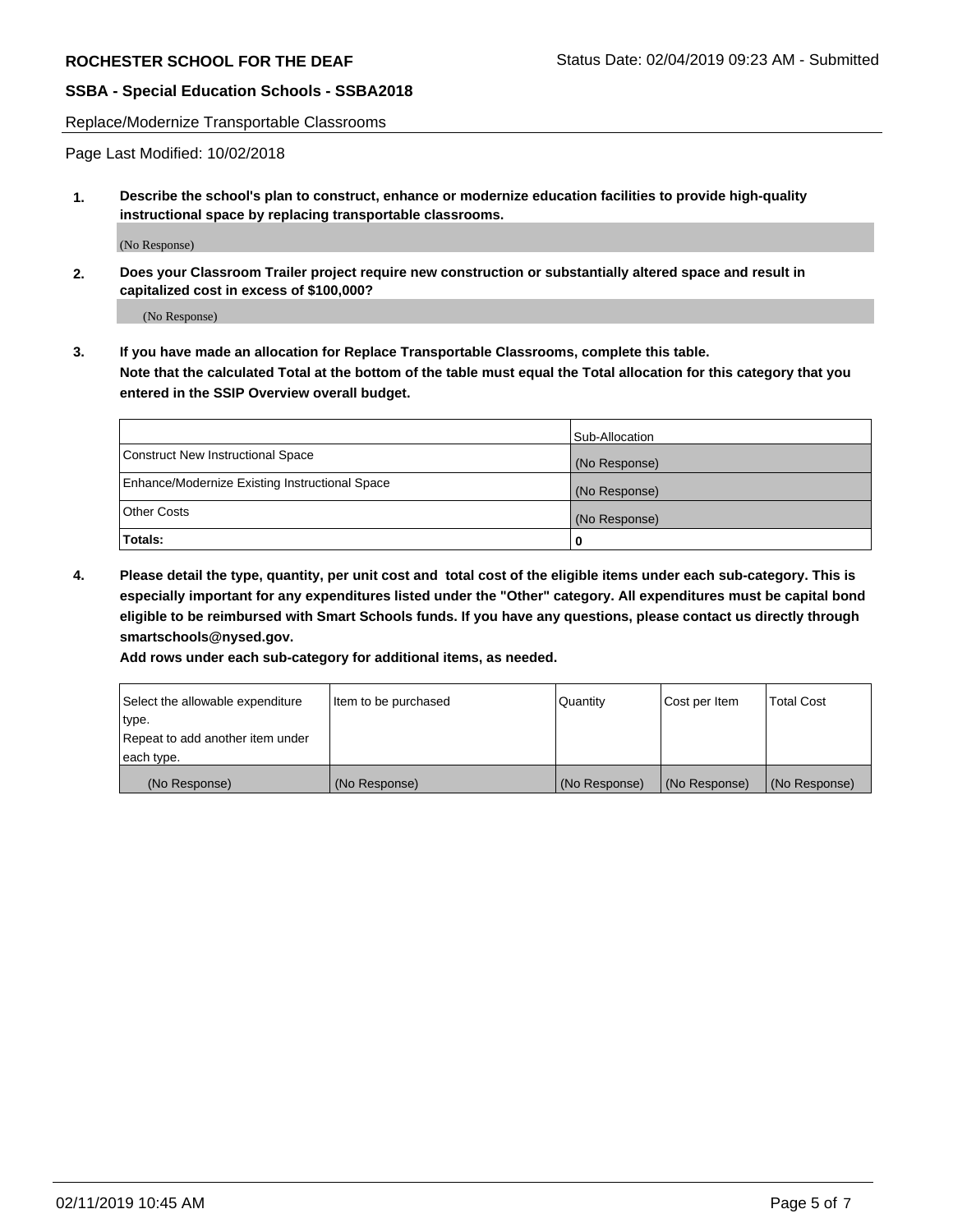#### High-Tech Security Features

Page Last Modified: 02/01/2019

**1. Describe how you intend to use Smart Schools funds to install high-tech security features in school buildings and on school campuses.**

**Rochester School for the Deaf (RSD) would like to utilize the SSBA allocation funds to meet our needs in regards to high-tech security features to our buildings and on our campus. Currently, RSD is using existing analog surveillance cameras that are slow to respond with a slow backend system and have low photo quality. This has been difficult to correctly identify individuals' physical and behavioral trails on campus. New digital surveillance cameras for multiple building entrances would be upgraded from analog to digital technology. These digital surveillance cameras would improve our safety measures for monitoring our students, staff, visitors, volunteers, and community members on the campus. With up to date technology features available on these cameras, they would be more reliable with improved camera visibility and quick camera responses as well as video clipping for exporting and saving in files. They would also identify current threats more accurately and quickly. In addition, RSD would have a more reliable incident reporting system to identify, address, and report any security issue across campus for investigation and documentation purposes.** 

**2. Does your High-Tech Security project require new construction or substantially altered space and result in capitalized cost in excess of \$100,000?**

No

**3. If you have made an allocation for High-Tech Security Features, complete this table. Note that the calculated Total at the bottom of the table must equal the Total allocation for this category that you entered in the SSIP Overview overall budget.**

|                                 | Sub-Allocation |
|---------------------------------|----------------|
| Electronic Security System      | 31,686         |
| <b>Entry Control System</b>     |                |
| Approved Door Hardening Project | $\Omega$       |
| <b>Other Costs</b>              |                |
| Totals:                         | 31,686         |

**4. Please detail the type, quantity, per unit cost and total cost of the eligible items under each sub-category. This is especially important for any expenditures listed under the "Other" category. All expenditures must be capital bond eligible to be reimbursed with Smart Schools funds. If you have any questions, please contact us directly through smartschools@nysed.gov.**

**Add rows under each sub-category for additional items, as needed.**

| Select the allowable expenditure<br>type.<br>Repeat to add another item under | Item to be purchased                                      | Quantity       | Cost per Item | <b>Total Cost</b> |
|-------------------------------------------------------------------------------|-----------------------------------------------------------|----------------|---------------|-------------------|
| each type.                                                                    |                                                           |                |               |                   |
| Main Entrance Electronic<br><b>Security System</b>                            | Milestone M50 Husky w. 20TB<br><b>Recording Appliance</b> |                | 7,200         | 7,200             |
| Main Entrance Electronic<br><b>Security System</b>                            | Axis 5 Megapixel Camera w Infrared<br><b>Illumination</b> | $\overline{2}$ | 1,200         | 2,400             |
| Main Entrance Electronic<br><b>Security System</b>                            | Sony 2 Megapixel WDR Dome<br>Cameras                      | $\overline{4}$ | 450           | 1,800             |
| Main Entrance Electronic<br><b>Security System</b>                            | Axis 8 Megapixel 270° Dome Camera<br>w. Parapet Mount     | 1              | 2,597         | 2,597             |
| Main Entrance Electronic<br><b>Security System</b>                            | <b>Standard Wage Rate</b>                                 | 72             | 95            | 6,840             |